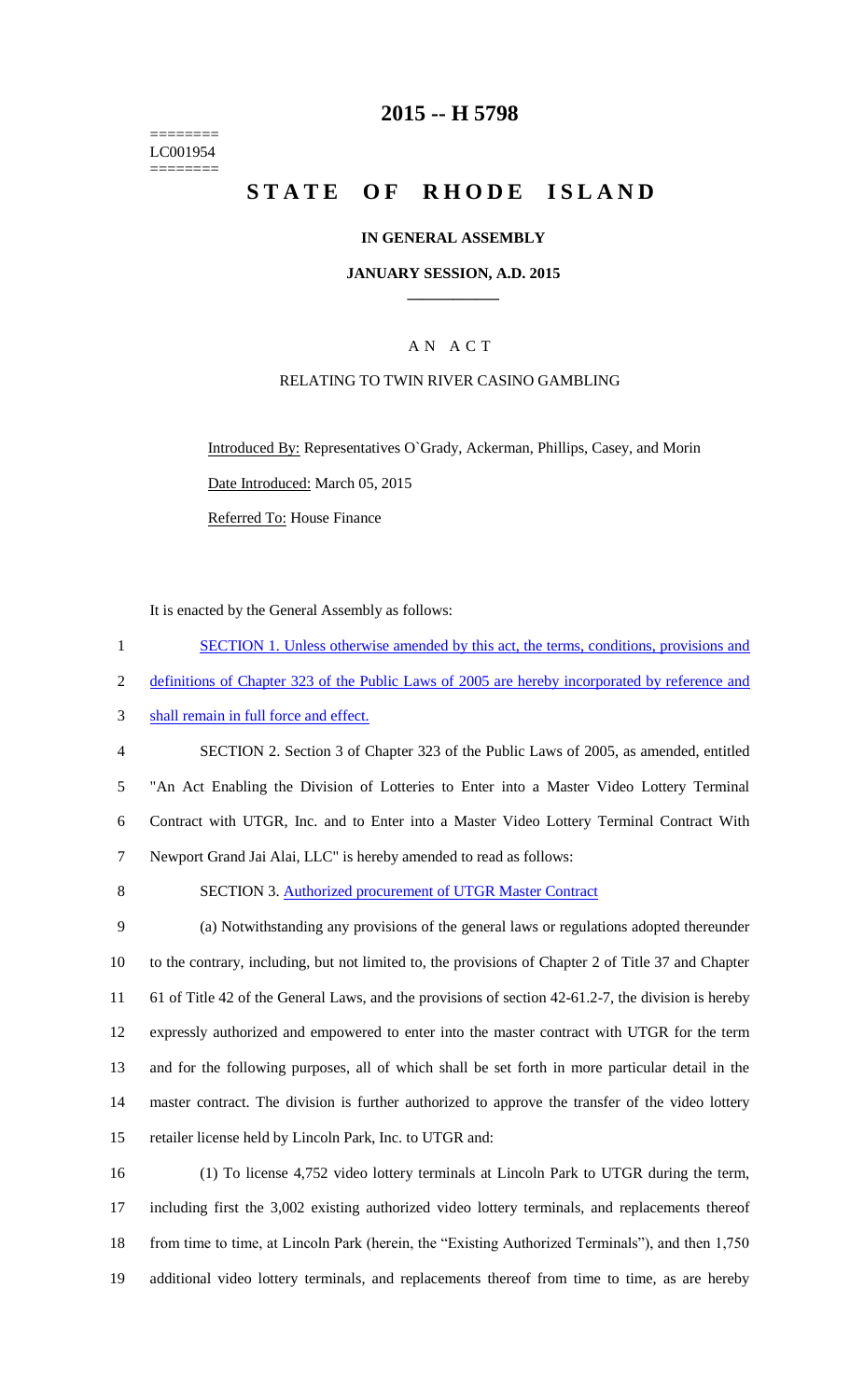- authorized for Lincoln Park (herein, the "Additional Authorized Terminals");
- (2) Subject to adjustment as provided herein, to fix in the master contract the allocation of net terminal income attributable to the Existing Authorized Terminals as follows:
- (i) To UTGR when it shall become the licensed video lottery retailer: twenty-eight and eighty-five hundredths percent (28.85%);
- (ii) The division shall have the authority to determine the placement and location of the Existing Authorized Terminals under the terms of this act and the master contract.
- (3) Subject to adjustment as provided herein, to fix in the master contract the allocation of net terminal income attributable to the Additional Authorized Terminals as follows:
- (i) To UTGR when it shall become the licensed video lottery retailer: twenty-six percent (26%);
- (ii) The division shall have the authority to determine the placement and location of the Terminals under the terms of this act and the master contract.
- (4) To provide in the master contract that the allocations set forth above in Section  $15 \quad 3(a)(2)(i)$  and Section  $3(a)(3)(i)$  shall be calculated on a pro rata basis as follows:
- (i) net terminal income x [(number of Existing Authorized Terminals in operation)/ total 17 number of video lottery terminals in operation for the calculation period) x .2885; plus
- (ii) (number of Additional Authorized Terminals in operation for the calculation period /total number of video lottery terminals in operation for the calculation period) x .2600].
- (5) To include in the master contract all other terms and conditions appropriate to contracts of this type, as acceptable to the division.
- (6) To establish an advisory committee (the "advisory committee"), the purpose of which shall be to consider and advocate programs and initiatives from time to time to benefit all constituencies with an interest in the continued economic success of Lincoln Park, and in particular, the recommendation of steps to coordinate the operation of Lincoln Park with the state and municipal agencies to maximize the efforts of joint marketing campaigns designed to benefit 27 both Lincoln Park and other state-based businesses. The advisory committee shall meet quarterly,

 shall select from one of its members a chairperson and shall adopt by-laws to govern its meetings. The advisory committee shall consist of seven (7) members as follows: One (1) member representing UTGR or a UTGR business affiliate appointed by UTGR; one (1) member representing the town of Lincoln, Rhode Island, appointed by the Lincoln town administrator with the advice and consent of the Lincoln town council; one (1) member representing the Rhode Island Convention Center Authority, which may be either a member of the board of Commissioners or a designee appointed by the board; one (1) member representing the Greater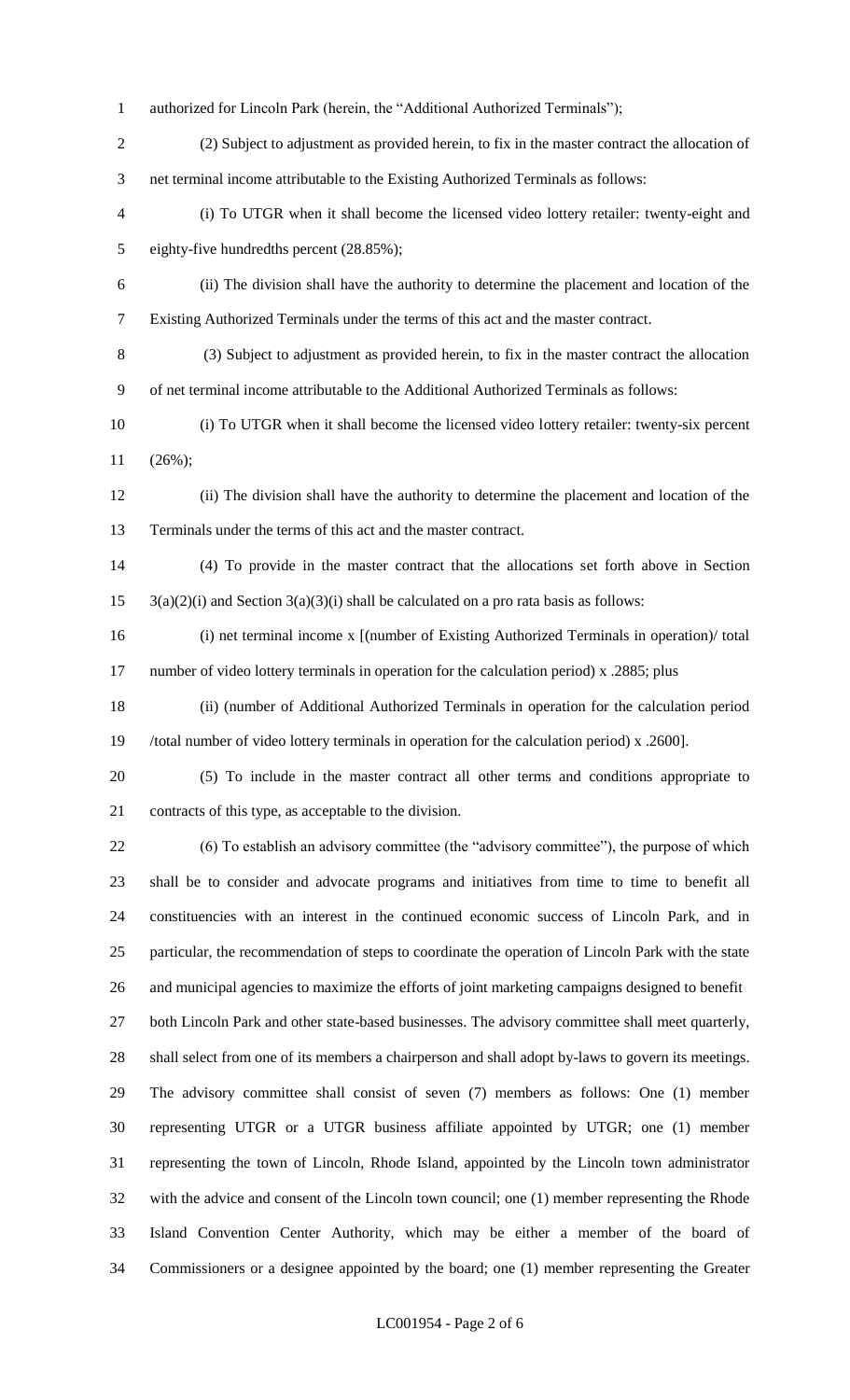Providence Chamber of Commerce appointed by that entity; one (1) member representing the Northern Rhode Island Chamber of Commerce appointed by that entity, one (1) member representing the Providence-Warwick Convention Visitors Bureau appointed by that entity, and one public member appointed by the governor.

 (7) To provide for the following limitations on the use of Lincoln Park during the term: no hotel will be constructed or operated at Lincoln Park or by the then owner or operator of Lincoln Park (or their respective commonly controlled affiliates) in close proximity to the facility construction of a hotel at or in close proximity to Lincoln Park shall remain subject to all of the town of Lincoln's land use regulations and ordinances; and the facility will not be marketed as a venue for conventions or events of the type which are part of the target market for the Rhode Island convention center authority, the Providence Performing Arts Center, or the Veterans Memorial Auditorium, including Broadway or Broadway-type plays, or any theatrical performances of a musical, non-musical, or comedic variety (except that this limitation shall not prohibit the facility from being marketed to hold, and from holding, holiday fairs for local businesses, concerts, sporting and other entertainment events which are open generally to the public and if held in an indoor events venue at Lincoln Park, with no stage house, and with a non- fixed seating capacity of such venue not to exceed 1,500 people for musical concerts and comedy shows, and 2,100 people for all other events).

(8) To provide in the Master Contract for slippage protection as defined in Section 2(y).

 (9) To provide in the Master Contract for adjustment in the blended rate during the eleventh through fifteenth years of the term as set forth in Section 5(b).

 (b) Under the terms of the master contract authorized under this act, UTGR shall agree that during the term it shall undertake, among others, the following obligations:

 (1) UTGR will invest, in the aggregate, within three (3) years following the effective date of the master contract in accordance with a schedule set forth in the master contract (but subject 26 to an extension of the original three (3) year period as set forth in Section  $3(c)$  below), at least one hundred twenty-five million dollars (\$125,000,000) of total project costs, including "hard" and allowable "soft" costs (the "Lincoln Park investment requirement"), in connection with: (i) additions, renovations and/or improvements to Lincoln Park and to appurtenant real or personal property, including without limitation, improvements designed and constructed to provide access to Lincoln Park; and (ii) performing UTGR's obligations regarding investment requirements under the master contract ("Lincoln Park investment requirement assets"). "Hard costs" shall mean all costs that in accordance with United States generally accepted accounting principles ("GAAP") are appropriately chargeable to the capital accounts of UTGR or would be so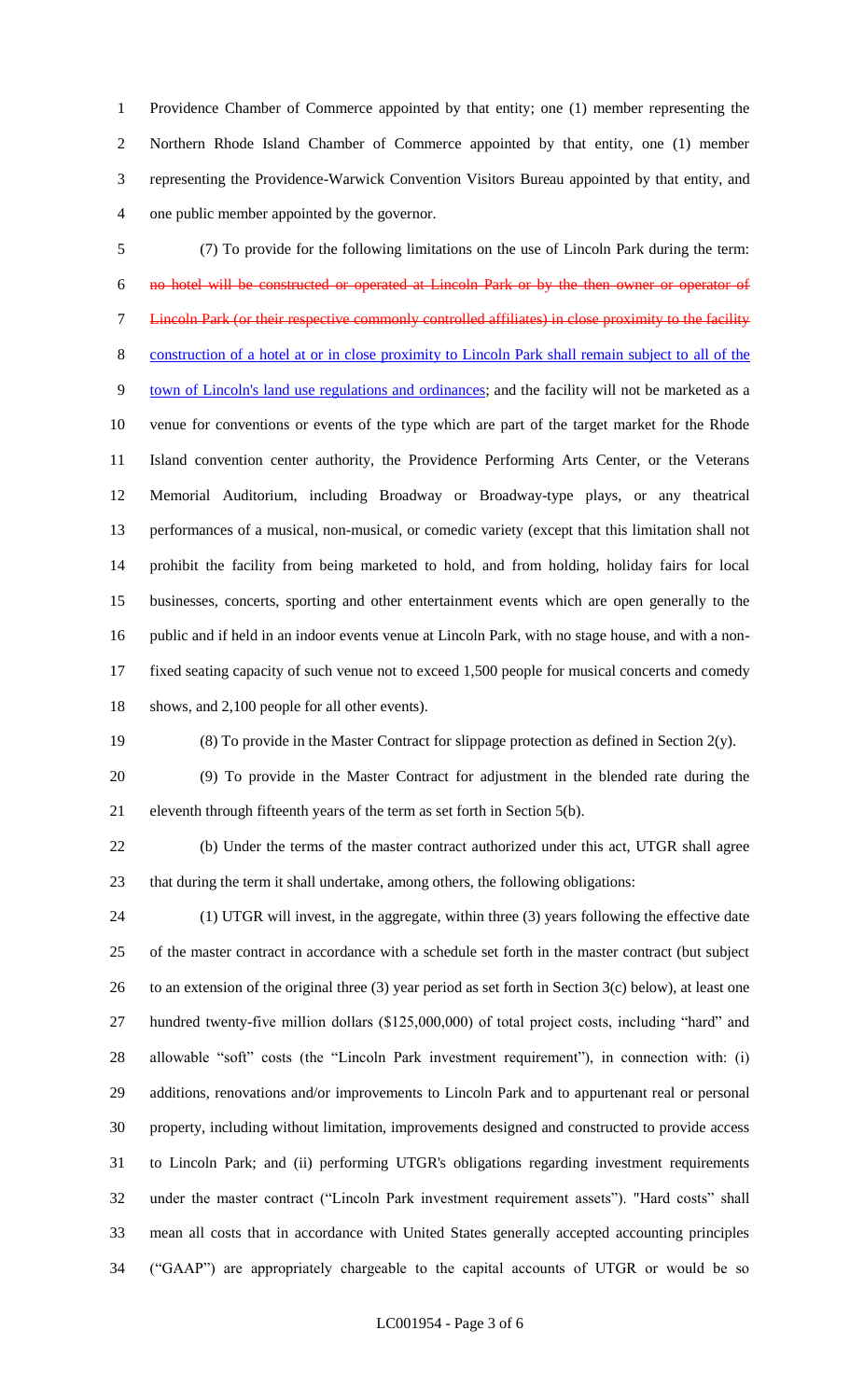chargeable either with an election by UTGR or but for the election of UTGR to expense the amount of the item, and "soft costs" shall mean all other costs appropriately chargeable to the investment requirement which are not hard costs in accordance with GAAP. In determining whether the investment requirement has been satisfied, soft costs in excess of ten million dollars (\$10,000,000) shall be excluded. Provided further, that none of the expenditures in this subsection shall qualify as eligible expenditures for purposes of any credit, including historic tax credits as provided in chapter 44-33.2 and enterprise zone credits as provided in chapter 42-64-3.

 (2) On or before the dates set forth in the master contract and in all events on that date which is 90 days after the third anniversary of the effective date of the master contract (as such original three (3) year period may have been extended as set forth in Section 3(c) below), UTGR shall submit to the division UTGR's certification, certified by a certified public accounting firm acceptable to the division and using procedures approved by the division not inconsistent with GAAP, providing its professional opinion, on behalf of itself and its applicable UTGR business affiliates as to the aggregate amounts expended, allocated between "hard" and allowable "soft" costs in respect of the investment requirement, so as to enable the division to measure UTGR's investment requirement assets and to confirm UTGR's compliance with its obligation under Section 3(b)(1) hereof. UTGR shall pay all costs of obtaining and preparing the professional opinion obtained from the certified public accounting firm required by this subsection; and

 (c) The master contract shall also provide, without limitation, that the division shall be entitled to, among other things, terminate the master contract if UTGR fails to fulfill the 21 aggregate investment requirement pursuant to Section 3(b)(1) hereof prior to that date which is 22 three (3) years from the effective date of the master contract, unless such failure is attributable to:

 (i) the failure to receive the necessary local approvals in connection with the improvements, construction and other activities referenced in Section 3(b)(1), notwithstanding the use of UTGR's commercially reasonable efforts to obtain such approval; (ii) delays attendant to any litigation brought by any third-party contesting in any way the construction of the improvements and having the effect of delaying the expenditure of the investment requirement and which litigation is ultimately resolved in a manner allowing the expenditure of the investment requirement to proceed; or (iii) the occurrence of one or more force majeure events beyond the control of UTGR. The aforesaid original three (3) year period shall be extended by the number of days delay occurring as a result of any one or more of the events described in clauses (i), (ii) or (iii) of the preceding sentence.

 (d) The master contract shall also provide that, following completion of the investment requirement, UTGR shall maintain Lincoln Park in a manner substantially consistent with first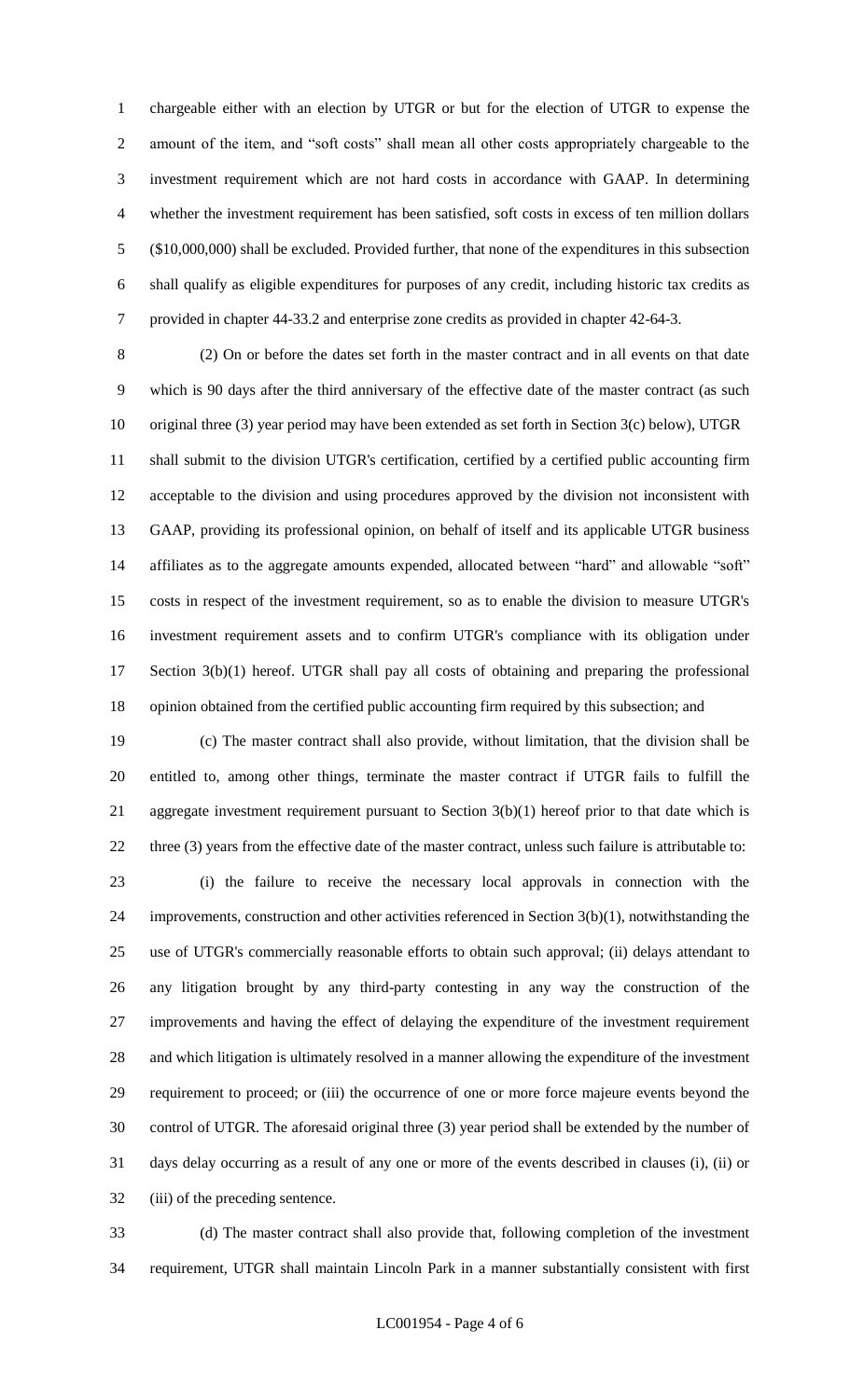- 1 class racinos operated elsewhere in the United States pursuant to regulations adopted by the 2 division and approved by the permanent joint committee on state lottery. 3 SECTION 3. Definitions. For purposes of this act, the following term shall have the 4 following meaning: "UTGR Master Contract" means that certain Master Video Lottery Terminal 5 Contract made as of July 18, 2005 by and between the Division, the State of Rhode Island
- 6 Department of Administration, and UTGR, as amended from time to time.
- 7 SECTION 4. Authorized Procurement of Fourth Amendment to the UTGR Master
- 8 Contract. Notwithstanding any provision of the general or Public Laws to the contrary, the
- 9 Division is hereby expressly authorized and directed to enter into with UTGR a Fourth
- 10 Amendment to the UTGR Master Contract to make the UTGR Master Contract consistent with
- 11 the provisions of this act, as follows:
- 12 (1) To remove the prohibition on the construction or operation of a hotel at or in close
- 13 proximity to Lincoln Park;

# 14 (2) To permit the construction and operation of a hotel at or in close proximity to Lincoln

- 15 Park; and
- 16 (3) To provide that construction of a hotel at or in close proximity to Lincoln Park shall
- 17 remain subject to all of the town of Lincoln's land use regulations and ordinances.
- 18 SECTION 5. This act shall take effect upon passage.

#### ======== LC001954 ========